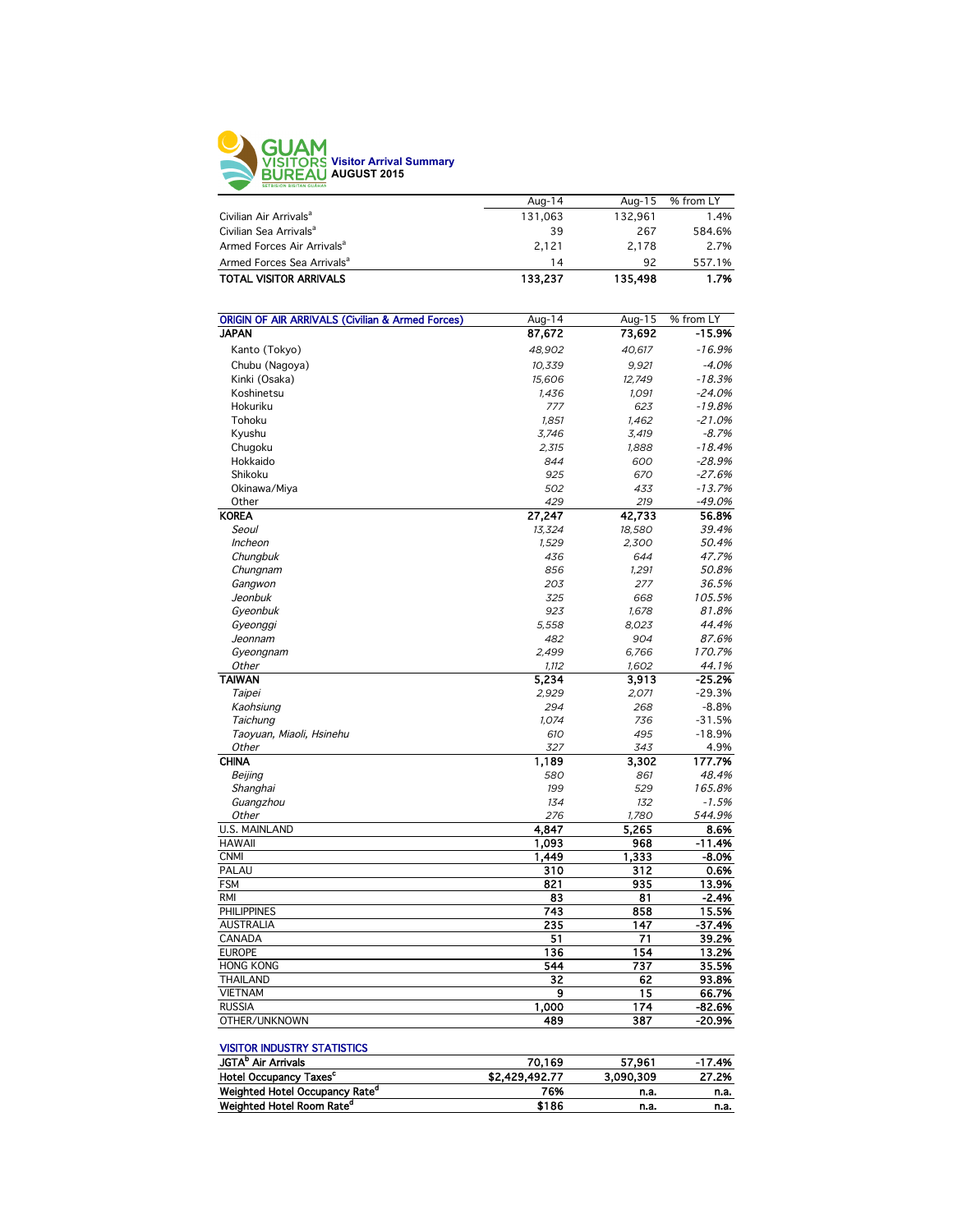**Guam Visitors Bureau AUGUST 2015 Visitor Arrival Summary Calendar Year-to-Date 2014/15 • Fiscal Year-to-Date 2014/15** 

|                                                             | <b>CYTD 2014</b>                    | <b>CYTD 2015</b>                    |                      | <b>FYTD 2014</b>                                  | <b>FYTD 2015</b>                        |                     |
|-------------------------------------------------------------|-------------------------------------|-------------------------------------|----------------------|---------------------------------------------------|-----------------------------------------|---------------------|
| Air Arrivals <sup>a</sup>                                   | (Jan - Aug '14)<br>896,567          | (Jan - Aug '15)<br>915,828          | 2.1%                 | % from LY (Oct '13 - Aug '14)<br>1,222,723        | (Oct '14 - Aug '15)<br>1,240,748        | % from LY<br>1.5%   |
| Sea Arrivals <sup>a</sup>                                   |                                     |                                     |                      |                                                   |                                         |                     |
| <b>TOTAL VISITOR ARRIVALS</b>                               | 4,050<br>900,617                    | 5,837<br>921,665                    | 44.1%<br>2.3%        | 5,917<br>1,228,640                                | 10,861<br>1,251,609                     | 83.6%<br>1.9%       |
|                                                             |                                     |                                     |                      |                                                   |                                         |                     |
|                                                             |                                     |                                     |                      |                                                   |                                         |                     |
| <b>ORIGIN OF AIR ARRIVALS (Civilian &amp; Armed Forces)</b> | <b>CYTD 2014</b><br>(Jan - Aug '14) | <b>CYTD 2015</b><br>(Jan - Aug '15) |                      | <b>FYTD 2014</b><br>% from LY (Oct '13 - Aug '14) | <b>FYTD 2015</b><br>(Oct '14 - Aug '15) | % from LY           |
| <b>JAPAN</b>                                                | 547,395                             | 515,579                             | $-5.8%$              | 757,421                                           | 710,631                                 | -6.2%               |
| Kanto (Tokyo)                                               | 263,390                             | 253,526                             | $-3.7%$              | 356,625                                           | 342,298                                 | $-4.0%$             |
| Chubu (Nagoya)                                              | 73,439                              | 71,153                              | $-3.1%$              | 101,848                                           | 97,937                                  | $-3.8%$             |
| Kinki (Osaka)                                               | 104,865                             | 98,914                              | $-5.7%$              | 149,479                                           | 139,250                                 | $-6.8%$             |
| Koshinetsu                                                  | 12,876                              | 10,795                              | $-16.2%$             | 20,548                                            | 16,691                                  | $-18.8%$            |
| Hokuriku                                                    | 8,062                               | 6,731                               | $-16.5%$             | 11,097                                            | 9,078                                   | $-18.2%$            |
| Tohoku                                                      | 17,741                              | 16,041                              | $-9.6%$              | 25,813                                            | 23,478                                  | $-9.0%$             |
| Kyushu                                                      | 23,525                              | 24,147                              | 2.6%                 | 31,414                                            | 31,662                                  | 0.8%                |
| Chugoku                                                     | 15,975                              | 14,049                              | $-12.1%$             | 23,393                                            | 20,801                                  | $-11.1%$            |
| Hokkaido<br>Shikoku                                         | 11,011<br>7,520                     | 9,151<br>6,722                      | $-16.9%$<br>$-10.6%$ | 14,932<br>10,571                                  | 13,122<br>9,883                         | $-12.1%$<br>$-6.5%$ |
| Okinawa/Miya                                                | 2,847                               | 2,808                               | $-1.4%$              | 4,076                                             | 3,978                                   | $-2.4%$             |
| Other                                                       | 6,144                               | 1,542                               | $-74.9%$             | 7,625                                             | 2,453                                   | $-67.8%$            |
| <b>KOREA</b>                                                | 201,693                             | 265,530                             | 31.7%                | 269,780                                           | 348,217                                 | 29.1%               |
| Seoul                                                       | 95,608                              | 115,349                             | 20.6%                | 127,888                                           | 152,285                                 | 19.1%               |
| Incheon                                                     | 12,303                              | 16,281                              | 32.3%                | 16,671                                            | 21,652                                  | 29.9%               |
| Chungbuk                                                    | 3,273                               | 4,317                               | 31.9%                | 4,500                                             | 5,822                                   | 29.4%               |
| Chungnam                                                    | 7,079                               | 9,212                               | 30.1%                | 9,471                                             | 12,535                                  | 32.4%               |
| Gangwon                                                     | 2,085                               | 3,090                               | 48.2%                | 2,932                                             | 4,060                                   | 38.5%               |
| Jeonbuk                                                     | 2,883                               | 4,038                               | 40.1%                | 3,827                                             | 5,221                                   | 36.4%               |
| Gyeonbuk                                                    | 6,537                               | 9,753                               | 49.2%                | 9,072                                             | 12,514                                  | 37.9%               |
| Gyeonggi                                                    | 44,214                              | 56,797                              | 28.5%                | 59,596                                            | 76,569                                  | 28.5%               |
| Jeonnam                                                     | 4,255                               | 6,038                               | 41.9%                | 5,766                                             | 7,816                                   | 35.6%               |
| Gyeongnam<br>Other                                          | 15,348<br>8,108                     | 31,119<br>9,536                     | 102.8%<br>17.6%      | 19,621<br>10,436                                  | 37,546<br>12,197                        | 91.4%<br>16.9%      |
| <b>TAIWAN</b>                                               | 36,592                              | 30,116                              | $-17.7%$             | 47,516                                            | 39,252                                  | $-17.4%$            |
| Taipei                                                      | 19,790                              | 16,251                              | $-17.9%$             | 25,880                                            | 21,635                                  | $-16.4%$            |
| Kaohsiung                                                   | 2,343                               | 2,118                               | $-9.6%$              | 3,236                                             | 2,704                                   | $-16.4%$            |
| Taichung                                                    | 6,385                               | 5,539                               | $-13.2%$             | 8,376                                             | 7,091                                   | $-15.3%$            |
| Taoyuan, Miaoli, Hsinehu                                    | 4,932                               | 3,975                               | $-19.4%$             | 5,982                                             | 5,084                                   | $-15.0%$            |
| Other                                                       | 3,142                               | 2,233                               | $-28.9%$             | 4,042                                             | 2,738                                   | $-32.3%$            |
| <b>CHINA</b>                                                | 10,088                              | 16,621                              | 64.8%                | 12,891                                            | 21,157                                  | 64.1%               |
| Beijing                                                     | 3,276                               | 3,521                               | 7.5%                 | 3,926                                             | 4,871                                   | 24.1%               |
| Shanghai                                                    | 2,141                               | 4,607                               | 115.2%               | 3,064                                             | 5,964                                   | 94.6%               |
| Guangzhou                                                   | 798                                 | 967                                 | 21.2%                | 1,026                                             | 1,209                                   | 17.8%               |
| Other                                                       | 3,873                               | 7,526<br>38,617                     | 94.3%<br>8.6%        | 4,875                                             | 9,113                                   | 86.9%               |
| U.S. MAINLAND<br><b>HAWAII</b>                              | 35,568<br>8,986                     | 9,084                               | 1.1%                 | 46,760<br>11,608                                  | 51,709<br>12,418                        | 10.6%<br>7.0%       |
| <b>CNMI</b>                                                 | 10,328                              | 9,091                               | $-12.0%$             | 14,529                                            | 12,587                                  | $-13.4%$            |
| PALAU                                                       | 2,082                               | 2,272                               | 9.1%                 | 2,761                                             | 3,158                                   | 14.4%               |
| <b>FSM</b>                                                  | 6,239                               | 6,513                               | 4.4%                 | 8,504                                             | 8,806                                   | 3.6%                |
| RMI                                                         | 577                                 | 592                                 | 2.6%                 | 851                                               | 794                                     | -6.7%               |
| <b>PHILIPPINES</b>                                          | 7,401                               | 7,445                               | 0.6%                 | 10,989                                            | 11,370                                  | 3.5%                |
| AUSTRALIA                                                   | 2,714                               | 1,995                               | -26.5%               | 3,479                                             | 2,794                                   | -19.7%              |
| CANADA                                                      | 585                                 | 652                                 | 11.5%                | 1,002                                             | 910                                     | $-9.2%$             |
| <b>EUROPE</b>                                               | 1,249                               | 1,045                               | $-16.3%$             | 1,780                                             | 1,562                                   | $-12.2%$            |
| <b>HONG KONG</b>                                            | 5,294                               | 5,196                               | $-1.9%$              | 7,995                                             | 7,472                                   | -6.5%               |
| THAILAND                                                    | 299                                 | 357                                 | 19.4%<br>78.3%       | 384                                               | 426                                     | 10.9%               |
| <b>VIETNAM</b><br><b>RUSSIA</b>                             | 69<br>14,792                        | 123<br>2,152                        | $-85.5%$             | 94<br>18,095                                      | 154<br>3,457                            | 63.8%<br>$-80.9%$   |
| OTHER/UNKNOWN                                               | 4,616                               | 2,848                               | $-38.3%$             | 6,284                                             | 3,874                                   | -38.4%              |
|                                                             |                                     |                                     |                      |                                                   |                                         |                     |
| <b>VISITOR INDUSTRY STATISTICS</b>                          |                                     |                                     |                      |                                                   |                                         |                     |
| JGTA <sup>b</sup> Air Arrivals                              | 360,619                             | 449,466                             | 25%                  | 548,539                                           | 624,716                                 | 13.9%               |
| Hotel Occupancy Taxes <sup>c</sup>                          | \$18,561,351.29                     | \$24,004,411.53                     | 29%                  | \$24,878,316.66                                   | \$32,018,223.07                         | 28.7%               |
| Weighted Hotel Occupancy Rate <sup>d</sup>                  | 80%                                 | n.a.                                | n.a.                 | 76%                                               | n.a.                                    | n.a.                |
| Weighted Hotel Room Rate <sup>d</sup>                       | \$145                               | n.a.                                | n.a.                 | \$141                                             | n.a.                                    | n.a.                |

Note: CYTD is Calendar Year-to-Date and FYTD is Fiscal Year-to-Date. 2012/3 visitor arrivals may exclude Armed Forces sea arrival statistics and may not be comparable to figures last year. Visitor statistics will be updated once the data is made available. Armed Forces sea arrivals exclude HP (home ported) or MSC (military sea command) personnel. Source: °Civilian air & sea arrivals. Customs Declaration<br>Forms, Customs & Quaran Government of Guam dGuam Hotel & Restaurant Association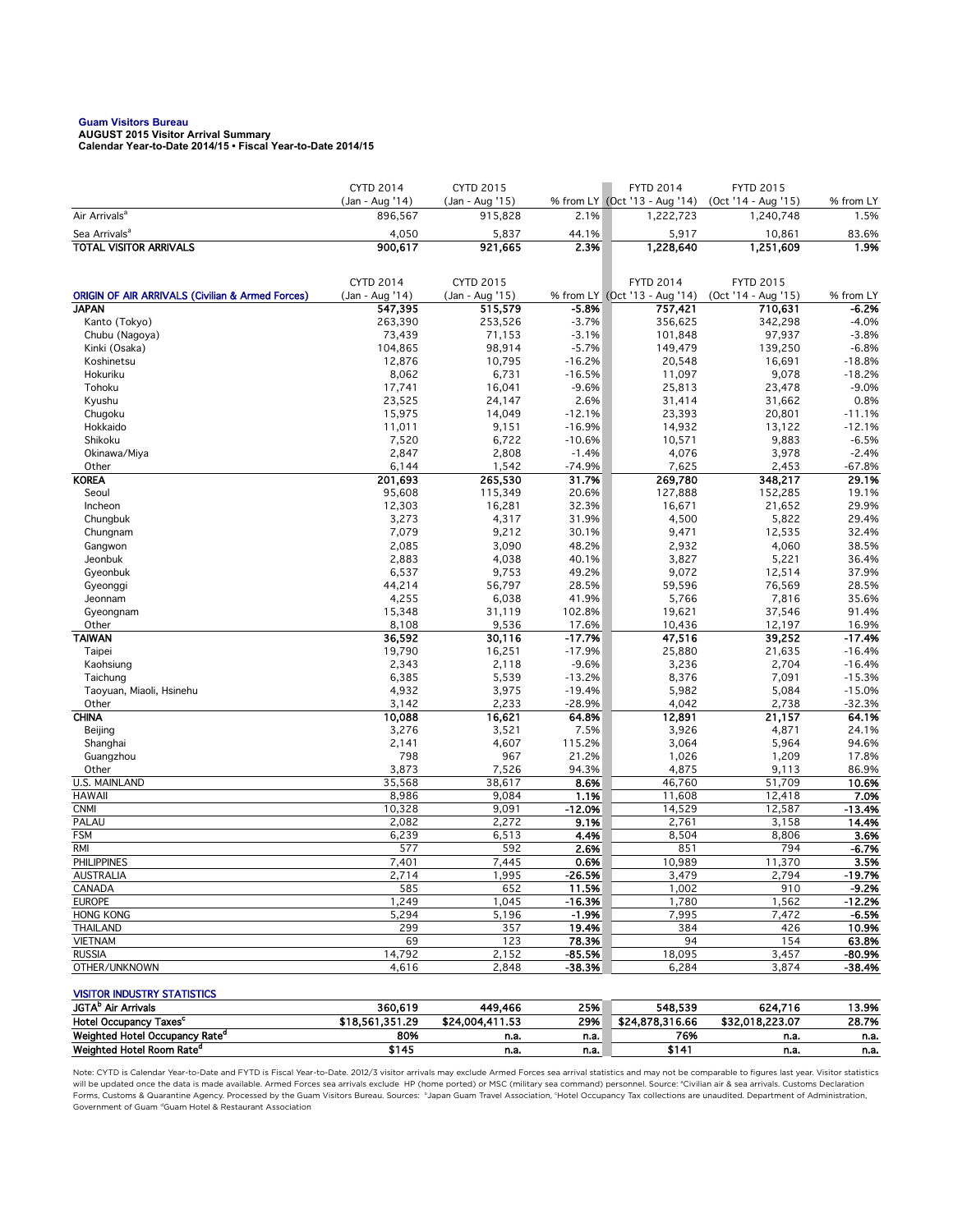

|                       | <b>SEIBISIUN BISITAN GUAHAN</b> |                          |                          |                          |                          |                          |                          |                          |                          |                          |            |                          |                          |                          | <b>Tropical Storm Goni</b> |                          |                  |
|-----------------------|---------------------------------|--------------------------|--------------------------|--------------------------|--------------------------|--------------------------|--------------------------|--------------------------|--------------------------|--------------------------|------------|--------------------------|--------------------------|--------------------------|----------------------------|--------------------------|------------------|
| <b>AUGUST</b>         |                                 | $\overline{2}$           | 3                        | 4                        | 5.                       | 6.                       | 7                        | 8                        | 9                        | 10                       | 11.        | 12 <sup>r</sup>          | 13                       | 14                       | 15                         | 16                       | <b>Total</b>     |
|                       | Sat                             | Sun                      | Mon                      | <b>Tue</b>               | Wed                      | Thu                      | Fri                      | Sat                      | <b>Sun</b>               | Mon                      | <b>Tue</b> | Wed                      | Thu                      | Fri                      | Sat                        | Sun                      | (August 1-16)    |
| <b>TOTAL CIV' AIR</b> | 4,479                           | 5,315                    | 4,633                    | 4,226                    | 4,580                    | 4,970                    | 3,650                    | 3,920                    | 5,205                    | 4,579                    | 3,701      | 4,307                    | 5,007                    | 4,881                    | 2,902                      | 3,490                    | 69,845           |
| Japan                 | 2,312                           | 2,859                    | 2,467                    | 2,459                    | 2,618                    | 2,600                    | 2,047                    | 2,022                    | 2,593                    | 2,589                    | 2,319      | 2,502                    | 2,888                    | 2,880                    | 1,206                      | 1,953                    | 38,314           |
| Korea                 | 1,602                           | 1.766                    | 1,661                    | I.369                    | 1,497                    | 1,585                    | .288                     | 1,386                    | 1,503                    | .386                     | 937        | 1,319                    | 1,494                    | 1,360                    | 1.161                      | 708                      | 22,022           |
| Taiwan                | 191                             | 259                      | $\sim$                   | 5                        | 218                      | 225                      | $\overline{a}$           | 6                        | 401                      | $\overline{\phantom{a}}$ |            | 200                      | 199                      | 8                        | $\overline{\phantom{0}}$   | 464                      | 2,177            |
| China, P.R.C.         | 9                               | 29                       | 190                      | 44                       | 9                        | 182                      | 72                       | 141                      | 260                      | 242                      | 31         | 14                       | 148                      | 246                      | 190                        | 24                       | 1,831            |
| <b>IU.S. Mainland</b> | 110                             | 152                      | 132                      | 119                      | 122                      | 145                      | 103                      | 127                      | 211                      | 148                      | 132        | 124                      | 101                      | 199                      | 139                        | 142                      | 2,206            |
| Hawaii                | 37                              | 44                       | 22                       | $\overline{26}$          | $\overline{14}$          | 17                       | 12                       | $\overline{25}$          | 60                       | 37                       | 42         | 18                       | 9                        | 28                       | $\overline{28}$            | 41                       | 460              |
| <b>CNMI</b>           | 43                              | 69                       | 17                       | 46                       | 23                       | 69                       | 81                       | 66                       | 50                       | 56                       | 63         | 60                       | 51                       | 61                       | 30                         | 33                       | 818              |
| Palau                 | 45                              | $\overline{7}$           | 14                       | 8                        | 5                        | 15                       | 8                        | $\overline{\mathcal{A}}$ | 3                        | 6                        | 15         |                          | 19                       | 12                       | 14                         | 2                        | $\overline{178}$ |
| <b>FSM</b>            | 59                              | 45                       | 59                       | $\overline{33}$          | 11                       | 36                       | 3                        | 41                       | 28                       | 51                       | 21         | 28                       | 14                       | 34                       |                            | 45                       | 509              |
| RMI                   | $\overline{4}$                  | 4                        | 2                        | 3                        | $\overline{2}$           | $\overline{\phantom{a}}$ |                          | 6                        |                          | $\overline{\phantom{a}}$ |            | $\overline{\phantom{0}}$ | $\overline{\phantom{a}}$ | 11                       |                            | 6                        | 48               |
| Philippines           | 14                              | 18                       | 40                       | 22                       | 41                       | 9                        | 3                        | 44                       | 17                       | 23                       | 16         | 15                       | 45                       | 25                       | 37                         | 35                       | 404              |
| Australia             | 3                               | 8                        | 5                        | 6                        | 5                        |                          |                          | -                        | 17                       | $\overline{\phantom{0}}$ |            | 5                        | $\overline{\phantom{0}}$ |                          | $\overline{2}$             | 12                       | 73               |
| Canada                | $\overline{2}$                  | 2                        | $\overline{\phantom{0}}$ | 4                        |                          | $\overline{\phantom{a}}$ | 3                        | 5                        |                          | $\overline{4}$           | 5          | $\overline{\phantom{0}}$ | $\overline{\phantom{a}}$ |                          |                            | 5                        | $\overline{38}$  |
| Europe                | $\overline{\phantom{a}}$        |                          | $\overline{\phantom{a}}$ | $\overline{\phantom{0}}$ | $\overline{ }$           | 6                        | $\overline{\phantom{a}}$ | 6                        | 12                       | $\overline{\phantom{a}}$ | 8          | 4                        | $\overline{ }$           | 2                        | 4                          |                          | $\overline{71}$  |
| Hong Kong             | 40                              | 20                       | 2                        | 53                       | $\overline{2}$           | 40                       | 3                        | 20                       | 19                       | 9                        | 80         |                          | 15                       | 4                        | 73                         | 6                        | 387              |
| Thailand              |                                 | $\overline{2}$           |                          | ۰                        |                          |                          |                          |                          | $\overline{2}$           | $\overline{\phantom{a}}$ | 2          | $\overline{\phantom{0}}$ |                          | $\overline{\phantom{a}}$ | $\overline{2}$             |                          | $\overline{12}$  |
| Vietnam               | $\overline{\phantom{a}}$        | $\overline{\phantom{a}}$ | 6                        | $\overline{\phantom{0}}$ | $\overline{\phantom{0}}$ | $\overline{2}$           | $\overline{\phantom{0}}$ |                          | $\overline{\phantom{a}}$ | $\overline{\phantom{a}}$ | 5          | $\overline{\phantom{a}}$ | $\overline{\phantom{a}}$ | $\sim$                   | $\overline{\phantom{0}}$   | $\overline{\phantom{0}}$ | $\overline{14}$  |
| Russia                | $\overline{\phantom{a}}$        | 8                        | $\overline{\phantom{a}}$ | 3                        |                          | 6                        | 16                       | 8                        | 8                        | 11                       | 5          | 12                       | ۰                        | 4                        |                            | $\overline{\phantom{0}}$ | $\overline{83}$  |
| Other                 | $\overline{ }$                  | 22                       | 15                       | 19                       | 5                        | 18                       | 3                        | 5                        | 20                       | 17                       | 17         | 4                        | 16                       | 5                        | 13                         | 14                       | 200              |

*Note: August 2015 daily arrivals reflect Civilian Air arrivals only. Source: Guam Customs Declaration Forms, Customs & Quarantine Agency. Processed by the Guam Visitors Bureau.*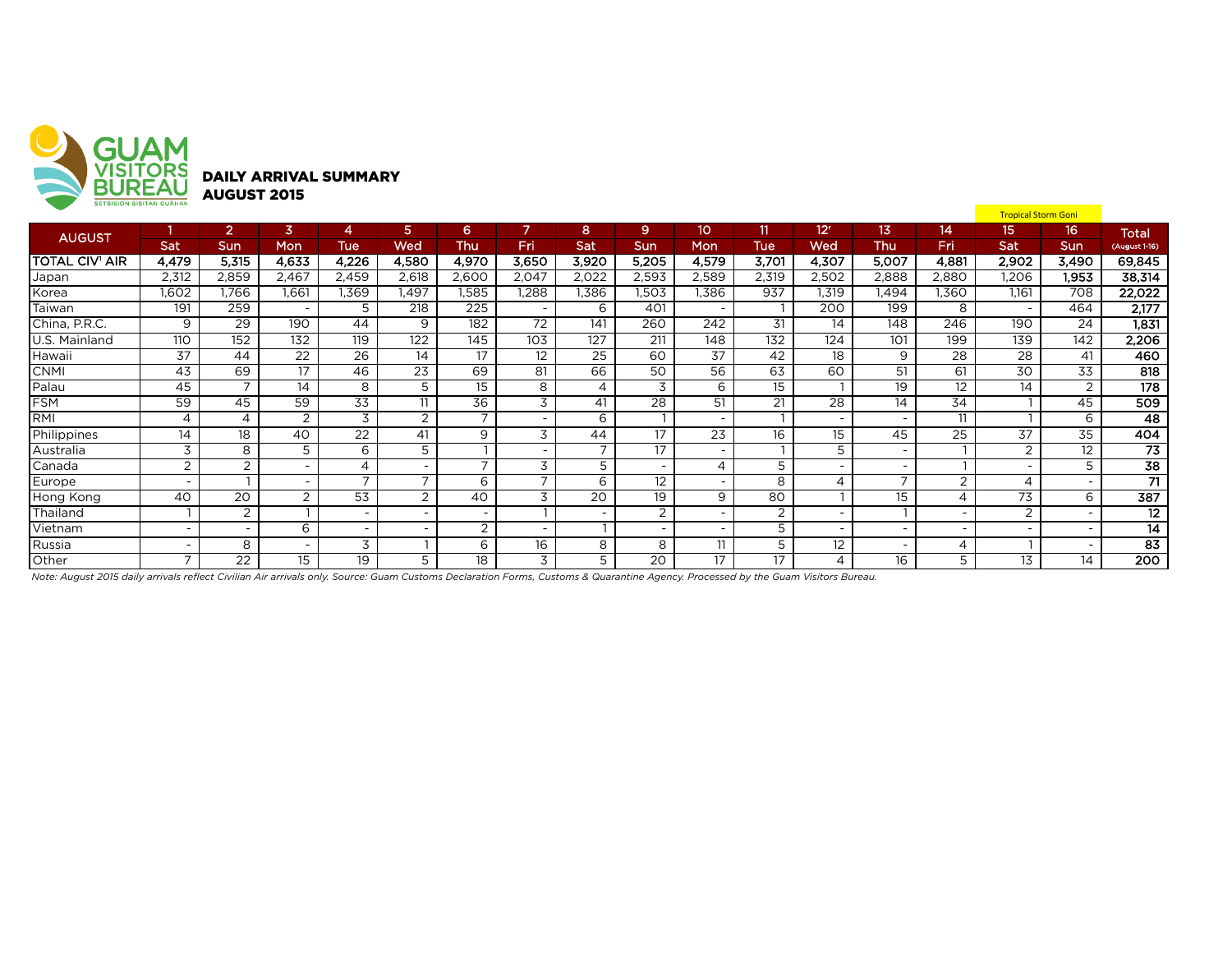

DAILY ARRIVAL SUMMARY AUGUST 2015

| <b>AUGUST</b>         | 17                       | 18 <sup>1</sup> | 19                       | 20 <sup>r</sup>          | 21                       | 22              | 23             | 24 <sup>r</sup> | 25    | 26                       | 27                       | 28'                      | 29             | 30                       | 31                       | <b>Total</b>     |
|-----------------------|--------------------------|-----------------|--------------------------|--------------------------|--------------------------|-----------------|----------------|-----------------|-------|--------------------------|--------------------------|--------------------------|----------------|--------------------------|--------------------------|------------------|
|                       | Mon                      | Tue             | Wed                      | Thu                      | Fri                      | Sat             | Sun            | Mon             | Tue   | Wed                      | Thu                      | Fri                      | Sat            | <b>Sun</b>               | Mon                      |                  |
| <b>TOTAL CIV' AIR</b> | 5,615                    | 4,222           | 4,435                    | 5,011                    | 4,188                    | 3,995           | 5,058          | 4,712           | 3,782 | 3,854                    | 4,179                    | 3,726                    | 3,409          | 3,931                    | 2,999                    | 132,961          |
| Japan                 | 3,350                    | 2,437           | 2,345                    | 2,793                    | 2,587                    | 2,458           | 2,592          | 2,680           | 2,231 | 2,095                    | 2,201                    | 1,935                    | 1,807          | 1,830                    | 1,530                    | 73,185           |
| Korea                 | 1,832                    | .262            | .381                     | .508                     | 1,337                    | 1,183           | .534           | 1,582           | 1.116 | .288                     | .396                     | 1,330                    | .236           | .453                     | ,266                     | 42,726           |
| Taiwan                | $\overline{2}$           | 5               | 237                      | 254                      |                          | 2               | 495            | $\overline{2}$  |       | 209                      | 270                      | $\overline{2}$           |                | 257                      |                          | 3,913            |
| China, P.R.C.         | 125                      | 158             | 206                      | 153                      | 52                       | 52              | 164            | 124             | 60    | 11                       | 49                       | 191                      | 41             | 76                       | $\overline{4}$           | 3,297            |
| U.S. Mainland         | 148                      | 95              | 121                      | 102                      | $\overline{73}$          | 110             | 101            | 117             | 105   | 81                       | 113                      | 92                       | 124            | 122                      | $\overline{78}$          | 3,788            |
| Hawaii                | 24                       | 41              | 25                       | 19                       | 22                       | 16              | 34             | 55              | 48    | 19                       | 31                       | 24                       | 12             | 40                       | 21                       | 891              |
| <b>CNMI</b>           | 42                       | 44              | 16                       | 35                       | 48                       | 32              | 32             | 38              | 47    | 29                       | 17                       | 49                       | 35             | 24                       | 26                       | 1,332            |
| Palau                 | ⇁                        | 11              | 4                        | 12                       | 13                       | 14              | 5              | 15              | 18    | 10                       | 8                        | 9                        | 3              | $\overline{\phantom{a}}$ | 5                        | 312              |
| <b>FSM</b>            | 13                       | 55              | 28                       | 34                       | 2                        | 15              | 23             | 43              | 41    | 59                       | 3                        | 44                       | 21             | 15                       | 26                       | 931              |
| RMI                   |                          | 4               | 3                        | 5                        | $\overline{\phantom{a}}$ | 6               | 3              | $\overline{2}$  |       | $\overline{\phantom{a}}$ | $\overline{\phantom{a}}$ |                          |                |                          | $\overline{\phantom{a}}$ | 81               |
| Philippines           | 18                       | 23              | 37                       | 42                       | 34                       | 60              | 26             | 19              | 19    | 12                       | 33                       | 21                       | 57             | 32                       | 20                       | 857              |
| Australia             | 4                        |                 | 12                       | 5                        |                          | 3               | 8              | 9               | 6     | 5                        | $\overline{\phantom{a}}$ | $\overline{2}$           | っ              | 16                       |                          | 147              |
| Canada                | 2                        | 3               |                          |                          | 4                        |                 |                | 5               | 5     | 3                        |                          | 3                        | 3              |                          |                          | 71               |
| Europe                | 5                        | 3               | $\overline{\phantom{a}}$ | 8                        | $\overline{\phantom{a}}$ | 5               | 9              | $\overline{2}$  | 5     | 9                        | 4                        | 8                        | 6              | 8                        | 11                       | 154              |
| Hong Kong             |                          | 61              |                          | 26                       | 4                        | $\overline{33}$ | 17             |                 | 56    | 5                        | 53                       | $\overline{\phantom{a}}$ | 55             | 33                       | $\overline{A}$           | $\overline{737}$ |
| Thailand              | $\overline{\phantom{0}}$ |                 | $\sim$                   | $\overline{\phantom{a}}$ | $\overline{\phantom{0}}$ | -               | $\overline{2}$ | 5               | 4     | $\overline{\phantom{a}}$ | $\overline{\phantom{a}}$ |                          |                |                          | $\overline{\phantom{a}}$ | $\overline{29}$  |
| Vietnam               |                          |                 | $\overline{\phantom{a}}$ | $\overline{\phantom{a}}$ |                          |                 |                | ۰               |       | ٠                        | $\overline{\phantom{a}}$ | $\overline{\phantom{0}}$ |                |                          | $\overline{\phantom{a}}$ | $\overline{15}$  |
| Russia                | 30                       | 14              | 6                        | $\overline{ }$           | 8                        |                 | 4              | $\overline{2}$  | 9     | $\overline{2}$           | $\overline{\phantom{a}}$ | 4                        | $\overline{2}$ | 3                        | $\overline{\phantom{a}}$ | 174              |
| Other                 | 12                       | 4               | 12                       | 8                        | 2                        | 5               | 9              | 11              | 11    | 10                       | $\overline{\phantom{0}}$ | 10                       | 4              | 17                       | 6                        | $\overline{321}$ |

*Note: August 2015 daily arrivals reflect Civilian Air arrivals only. Source: Guam Customs Declaration Forms, Customs & Quarantine Agency. Processed by the Guam Visitors Bureau.*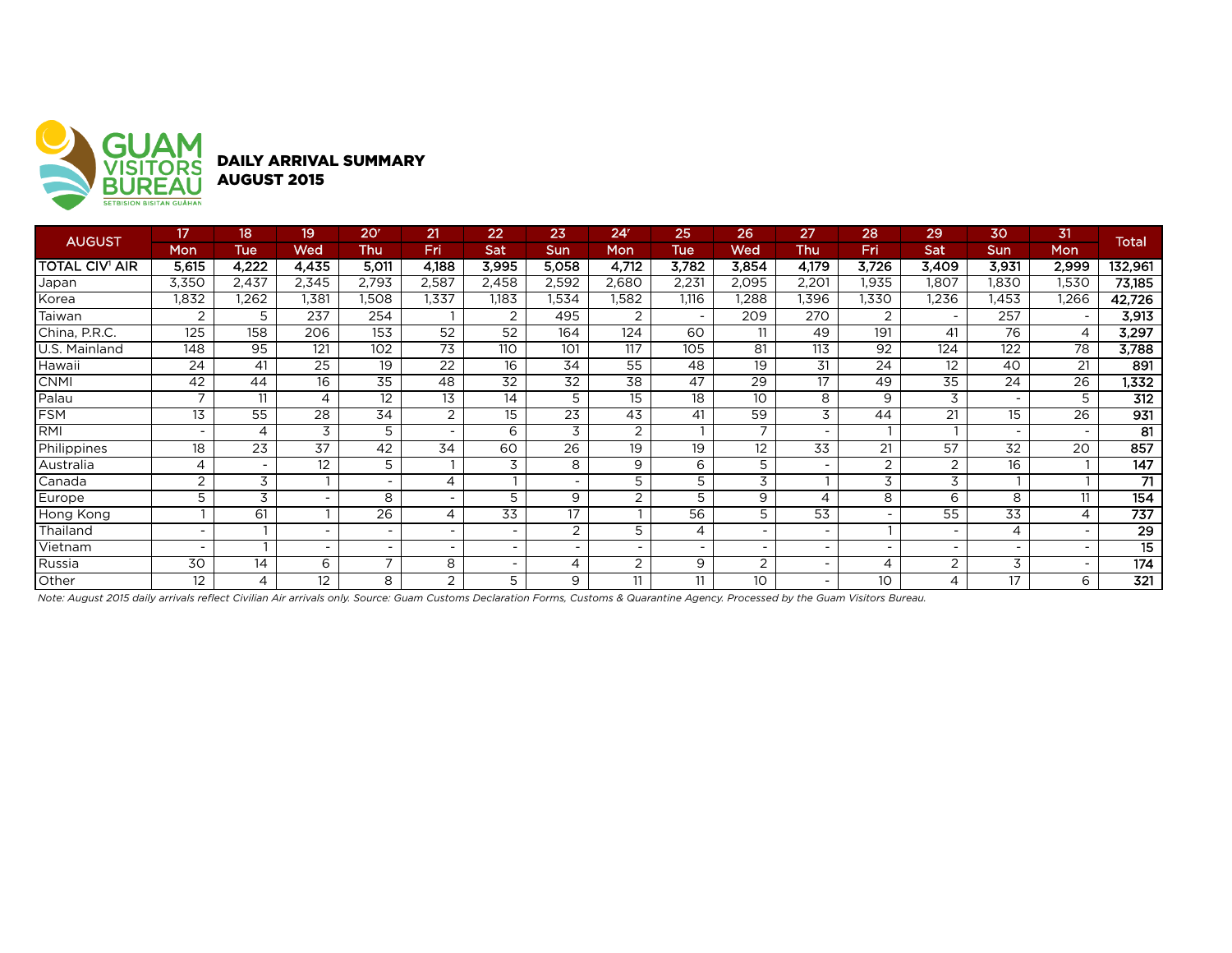

## DAILY ARRIVAL COMPARISON AUGUST 2015

|                 |        | 2014   |              |        | 2015   |              |          | % chg from LY |              |
|-----------------|--------|--------|--------------|--------|--------|--------------|----------|---------------|--------------|
| <b>AUGUST</b>   | Japan  | Other  | <b>Total</b> | Japan  | Other  | <b>Total</b> | Japan    | Other         | <b>Total</b> |
| $\mathbf{1}$    | 2,624  | 1,325  | 3,949        | 2,312  | 2,167  | 4,479        | $-11.9%$ | 63.5%         | 13.4%        |
| $\overline{2}$  | 3,009  | 1,497  | 4,506        | 2,859  | 2,456  | 5,315        | $-5.0%$  | 64.1%         | 18.0%        |
| $\overline{3}$  | 2,947  | 2,029  | 4,976        | 2,467  | 2,166  | 4,633        | $-16.3%$ | 6.8%          | $-6.9%$      |
| $\overline{4}$  | 3,402  | 1,570  | 4,972        | 2,459  | 1,767  | 4,226        | $-27.7%$ | 12.5%         | $-15.0%$     |
| 5               | 2,735  | 1,357  | 4,092        | 2,618  | 1,962  | 4,580        | $-4.3%$  | 44.6%         | 11.9%        |
| $\,$ 6          | 2,646  | 1,364  | 4,010        | 2,600  | 2,370  | 4,970        | $-1.7%$  | 73.8%         | 23.9%        |
| $\overline{7}$  | 3,694  | 1,736  | 5,430        | 2,047  | 1,603  | 3,650        | $-44.6%$ | $-7.7%$       | $-32.8%$     |
| 8               | 2,335  | 1,340  | 3,675        | 2,022  | 1,898  | 3,920        | $-13.4%$ | 41.6%         | 6.7%         |
| $\overline{9}$  | 2,434  | 1,241  | 3,675        | 2,593  | 2,612  | 5,205        | 6.5%     | 110.5%        | 41.6%        |
| 10              | 2,981  | 1,879  | 4,860        | 2,589  | 1,990  | 4,579        | $-13.1%$ | 5.9%          | $-5.8%$      |
| 11              | 2,922  | 1,300  | 4,222        | 2,319  | 1,382  | 3,701        | $-20.6%$ | 6.3%          | $-12.3%$     |
| 12 <sup>r</sup> | 2,430  | 1,084  | 3,514        | 2,502  | 1,805  | 4,307        | 3.0%     | 66.5%         | 22.6%        |
| 13              | 3,626  | 1,302  | 4,928        | 2,888  | 2,119  | 5,007        | $-20.4%$ | 62.7%         | 1.6%         |
| 14              | 3,281  | 1,689  | 4,970        | 2,880  | 2,001  | 4,881        | $-12.2%$ | 18.5%         | $-1.8%$      |
| 15              | 2,506  | 1,659  | 4,165        | 1,206  | 1,696  | 2,902        | $-51.9%$ | 2.2%          | $-30.3%$     |
| 16              | 3,360  | 1,047  | 4,407        | 1,953  | 1,537  | 3,490        | $-41.9%$ | 46.8%         | $-20.8%$     |
| 17              | 3,509  | 1,869  | 5,378        | 3,350  | 2,265  | 5,615        | $-4.5%$  | 21.2%         | 4.4%         |
| 18              | 3,289  | 1,264  | 4,553        | 2,437  | 1,785  | 4,222        | $-25.9%$ | 41.2%         | $-7.3%$      |
| 19              | 3,685  | 1,355  | 5,040        | 2,345  | 2,090  | 4,435        | $-36.4%$ | 54.2%         | $-12.0%$     |
| 20 <sup>r</sup> | 2,697  | 1,445  | 4,142        | 2,793  | 2,218  | 5,011        | 3.6%     | 53.5%         | 21.0%        |
| 21              | 2,903  | 1,573  | 4,476        | 2,587  | 1,601  | 4,188        | $-10.9%$ | 1.8%          | $-6.4%$      |
| 22              | 2,856  | 1,159  | 4,015        | 2,458  | 1,537  | 3,995        | $-13.9%$ | 32.6%         | $-0.5%$      |
| 23              | 2,733  | 1,360  | 4,093        | 2,592  | 2,466  | 5,058        | $-5.2%$  | 81.3%         | 23.6%        |
| 24 <sup>r</sup> | 2,733  | 1,740  | 4,473        | 2,680  | 2,032  | 4,712        | $-1.9%$  | 16.8%         | 5.3%         |
| 25              | 2,838  | 1,332  | 4,170        | 2,231  | 1,551  | 3,782        | $-21.4%$ | 16.4%         | $-9.3%$      |
| 26              | 2,447  | 1,143  | 3,590        | 2,095  | 1,759  | 3,854        | $-14.4%$ | 53.9%         | 7.4%         |
| 27              | 2,046  | 1,313  | 3,359        | 2,201  | 1,978  | 4,179        | 7.6%     | 50.6%         | 24.4%        |
| 28              | 2,157  | 1,496  | 3,653        | 1,935  | 1,791  | 3,726        | $-10.3%$ | 19.7%         | 2.0%         |
| 29              | 1,979  | 1,056  | 3,035        | 1,807  | 1,602  | 3,409        | $-8.7%$  | 51.7%         | 12.3%        |
| 30              | 2,137  | 1,026  | 3,163        | 1,830  | 2,101  | 3,931        | $-14.4%$ | 104.8%        | 24.3%        |
| $\overline{31}$ | 2,165  | 1,407  | 3,572        | 1,530  | 1,469  | 2,999        | $-29.3%$ | 4.4%          | $-16.0%$     |
| <b>Total</b>    | 87,106 | 43,957 | 131,063      | 73,185 | 59,776 | 132,961      | $-16.0%$ | 36.0%         | 1.4%         |

*Note: August daily arrivals reflect "Civilian Air" arrivals only.*